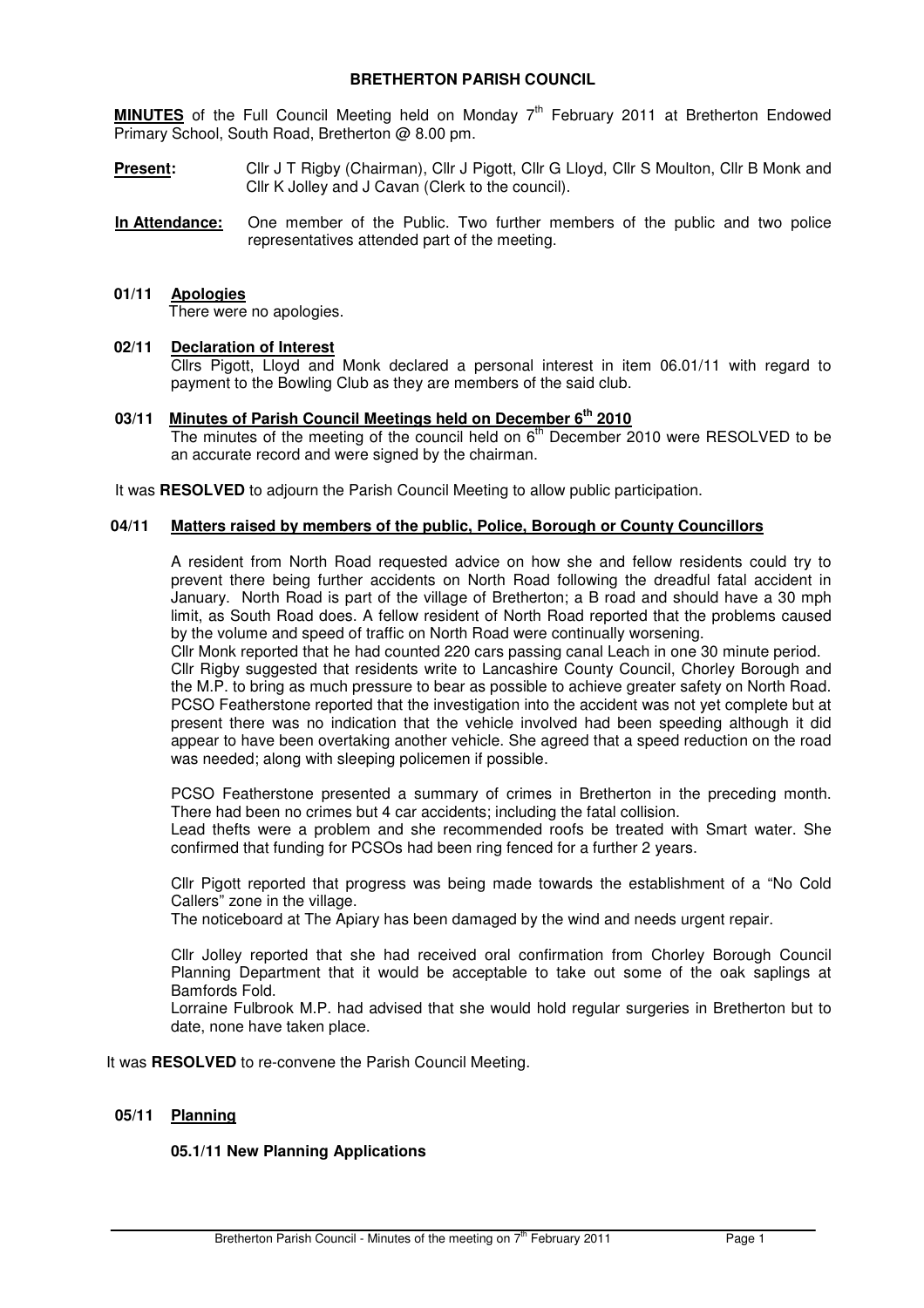| Application<br><b>Number</b> | Location                                   | Development                          | <b>Parish Council Response</b>         |
|------------------------------|--------------------------------------------|--------------------------------------|----------------------------------------|
| 10/01055/FUL                 | House.<br>Barrowford<br>Lock Lane, Sollom. | Erection of replacement<br>dwelling. | It was RESOLVED to make no<br>comment. |

# **05.2/11 Decisions Made**

| Members noted the following planning decisions. |                                   |                                               |                                        |  |  |  |
|-------------------------------------------------|-----------------------------------|-----------------------------------------------|----------------------------------------|--|--|--|
| Ref                                             | Location                          | <b>Details</b>                                | <b>Decision</b>                        |  |  |  |
| 10/0919/FUL                                     | Briar Cottage, 187 South<br>Road. | Detached double garage with<br>storage above. | <b>Planning Permission</b><br>Refused. |  |  |  |

# **06/11 Finance**

# **06.1/11 Payments**

It was **RESOLVED** to pay the following invoices, the invoices having been inspected/authorised and cheques signed by Cllr G Lloyd and Cllr B Monk.

| Cheque no. | Recipient                      | Description                               | Amount   |
|------------|--------------------------------|-------------------------------------------|----------|
| 1003       | Lancashire CC                  | Room Hire                                 | £60.00   |
| 1004       | J Cavan                        | Salary for December                       | £166.24  |
| 1005       | J Cavan                        | Salary for January                        | £166.24  |
| 1006       | J Cavan                        | Expenses to 31 <sup>st</sup> January 2011 | £29.52   |
| 1007       | <b>Bretherton Bowling Club</b> | Agreed donation                           | £1300.00 |
| 1008       | Ms D Mee                       | Upkeep of war memorial                    | £50.00   |
| 1009       | Aon Ltd                        | Insurance cover - Spid                    | £21.82   |
| 1010       | South Ribble B.C.              | Grounds maintenance (October)             | £110.85  |
| 1011       | South Ribble B.C.              | Application of herbicide                  | £49.86   |
| 1012       | Keith Eccleshare               | Salary - January                          | £98.40   |
| 1013       | Keith Eccleshare               | Purchase of Hi-viz jacket                 | £30.00   |

# **06.2/11 Monitoring Statement**

It was **RESOLVED** that the monitoring statement for the period to 31<sup>st</sup> January 2011 be approved and the Chairman signed the statement on behalf of the Parish Council.

## **07/11 Maintenance of the War Memorial**

It was RESOLVED that the planting of flowers at the War memorial would form part of the contract for the maintenance of the council owned/managed grounds and that Ms. Mee would be thanked for all her work to date.

## **08/11 Exclusion of press and public**

It was RESOLVED, pursuant to Section 1 (1), 1(2) and 1(3) of the Public Bodies (Admission to Meetings) Act 1960 and defined in Schedule 12A to the Local Government Act 1972, to exclude the press and public from the meeting due to the confidential nature of the business to be transacted in agenda item 09/11.

# **09/11 Maintenance of Council owned/managed grounds**

The six tenders to maintain the grounds were considered and, following the examination of references received for James Forshaw Grounds Maintenance it was RESOLVED that the contract to maintain the council's grounds for the period  $1<sup>st</sup>$  April 2011 to  $31<sup>st</sup>$  March 2012 be awarded to James Forshaw Grounds Maintenance.

# **10/11 Budget and Precept for 2011/12**

The budget for 2011/12 was considered and it was RESOLVED that the 2011/12 precept would be £9124.00.

# **11/11 Queen Elizabeth Playing Fields Scheme**

It was RESOLVED that the playing fields on South Road would be put forward for consideration for inclusion in the Queen Elizabeth 2<sup>nd</sup> Diamond Jubilee Celebration Playing Fields Scheme.

## **12/11 Tender for the Refurbishment and development of the Play Area and Grounds**